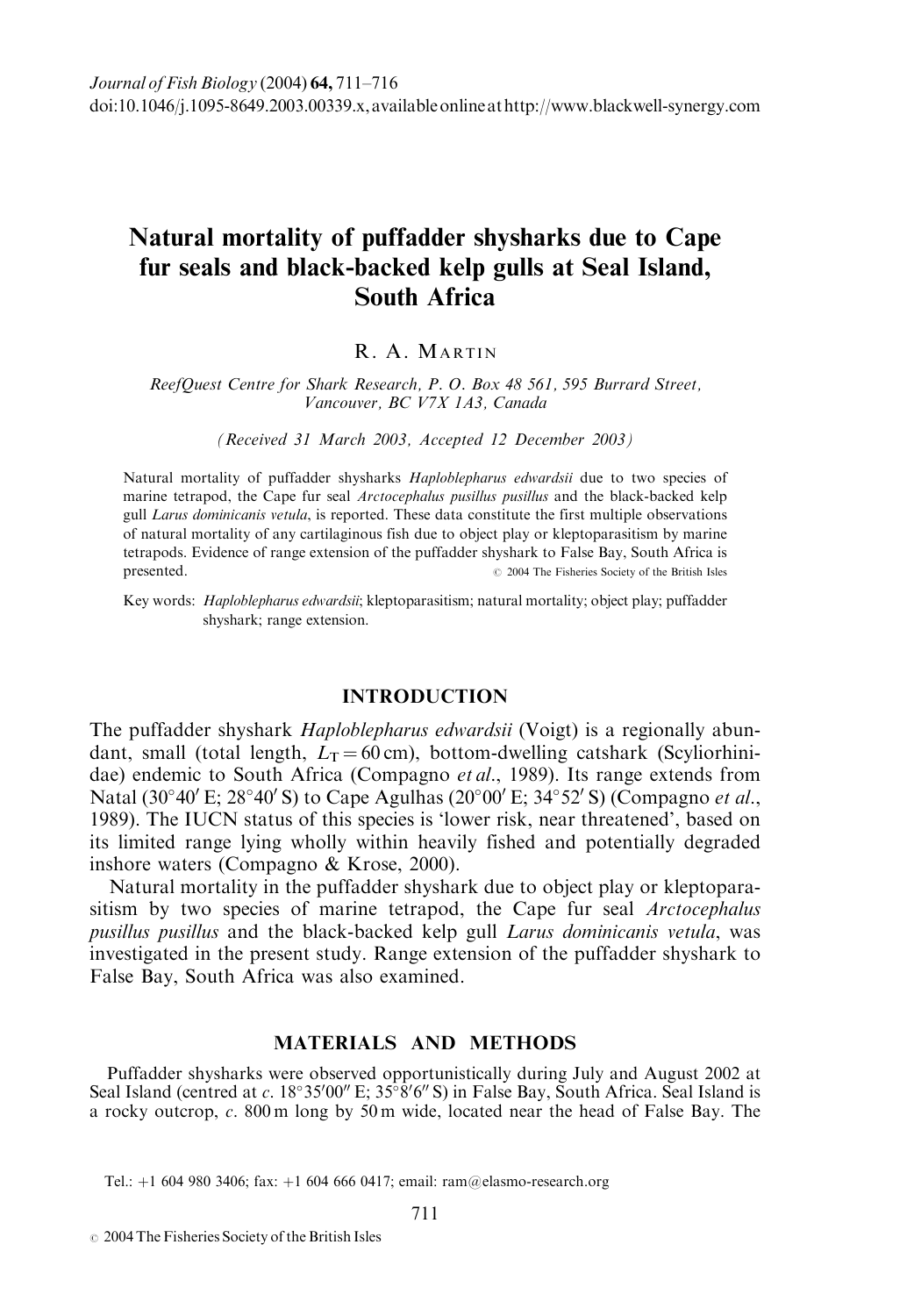island features a broad, flat shelf along much of its east side, ranging from 0 to 12 m deep. Shelf substratum was examined with a pole camera and found to consist of dark metamorphic rock thickly overgrown by short red and green algae.

The island was circumnavigated by boat 4–10 m from shore and systematically searched with the naked eye, using binoculars, and through telephoto lenses  $c$ . 2 h after sunrise, allowing opportunistic observation of juvenile puffadder shysharks that had been captured by Cape fur seals or black-backed kelp gulls. Locations and times of puffadder shyshark captures were mapped on field data forms and further observations recorded into a dictaphone.

#### RESULTS

Eighteen cases of puffadder shyshark capture by Cape fur seals or blackbacked kelp gulls were recorded and documented during 15 days between 15 July and 10 August 2002 (Table I). Captures took place along the entire eastern side of Seal Island. Initial capture was by juvenile Cape fur seals in 17 (944%) cases, and by a juvenile black-backed kelp gull in one  $(5.6\%)$  case. In the latter,

TABLE I. Summary of 18 captures of puffadder shysharks by juvenile Cape fur seals and black-backed kelp gulls (kelp gulls) at Seal Island, South Africa in 2002

| Date    | Time (hours) | Captor & class | Conclusion                                       | Remarks                                       |
|---------|--------------|----------------|--------------------------------------------------|-----------------------------------------------|
| 22 July | 1103         | Cape fur seal  | $\rightarrow$ juvenile<br>kelp gull→kelp<br>gull | Consumed by<br>kelp gull                      |
|         | 1105         | Cape fur seal  | Lost                                             |                                               |
| 5 Aug   | 1006         | Cape fur seal  | Killed                                           | Head chewed off<br>by Cape fur seal           |
| 6 Aug   | 0902         | Cape fur seal  | Lost                                             | 20 cm TL shark                                |
|         | 0905         | Cape fur seal  | Lost                                             | 16 cm TL shark                                |
|         | 0916         | Cape fur seal  | Lost                                             | 16 cm TL shark                                |
| 7 Aug   | 1002         | Cape fur seal  | Lost                                             |                                               |
|         | 1005         | Cape fur seal  | Killed                                           | Head chewed off<br>by Cape fur seal           |
|         | 1009         | Cape fur seal  | Lost                                             |                                               |
|         | 1015         | Cape fur seal  | Killed                                           | Head chewed off<br>by Cape fur seal           |
| 8 Aug   | 1036         | Cape fur seal  | Lost                                             |                                               |
|         | 1037         | Kelp gull      | Lost                                             | Mobbed by other kelp<br>gull, washed into sea |
|         | 1038         | Cape fur seal  | Lost                                             |                                               |
| 10 Aug  | 0853         | Cape fur seal  | $\rightarrow$ kelp gull                          | Consumed by kelp<br>gull; 25 cm $L_T$ shark   |
|         | 0853         | Cape fur seal  | Lost                                             |                                               |
|         | 0908         | Cape fur seal  | Lost                                             |                                               |
|         | 0908         | Cape fur seal  | Lost                                             |                                               |
|         | 0912         | Cape fur seal  | $\rightarrow$ kelp gull                          | Consumed by kelp gull                         |

 $\rightarrow$ , transfer of a puffadder shyshark to the tetrapod indicated to the right.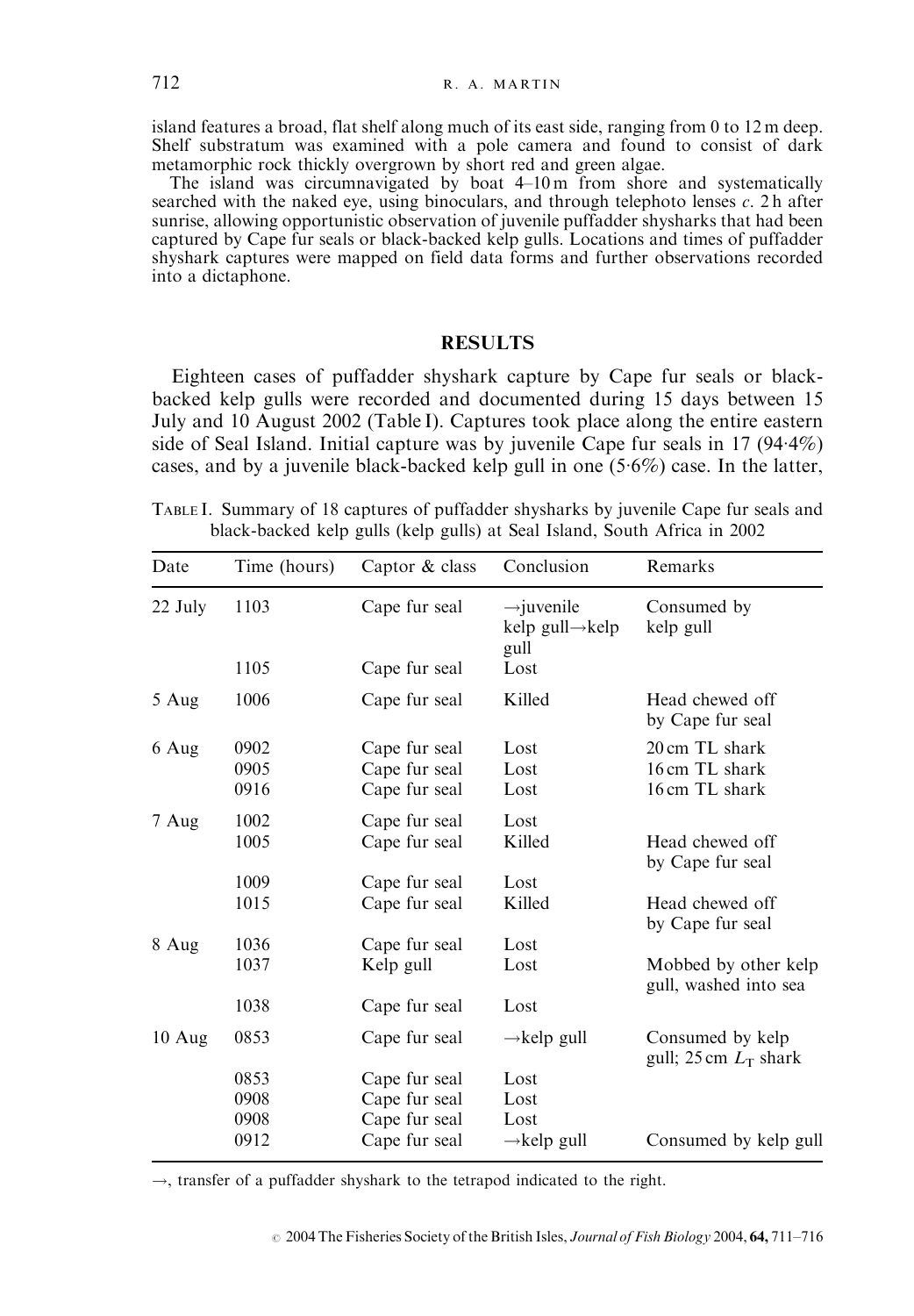it is likely that the black-backed kelp gull obtained the puffadder shyshark from a Cape fur seal or found it injured or dead, floating at the water surface.

In 13 of 17 (765%) cases in which juvenile Cape fur seals were observed to capture puffadder shysharks, the seals lost the fish. Typically, the Cape fur seals captured puffadder shysharks from the subtidal shelf, surfaced with them (Fig. 1), and either repeatedly tossed them or returned with them to the shore, where they were repeatedly tossed 'head-over-tail' (Fig. 2), or abandoned. On shore, tossing of puffadder shysharks by Cape fur seals was often interspersed with bouts of displacement behaviour, such as scratching, grooming, or brief sunning. In three cases (176%), displacement behaviour or abandonment of puffadder shysharks allowed black-backed kelp gulls opportunity to abscond with the fish, which were usually consumed promptly, head-first (Fig. 3). Such 'piracy' was observed on three occasions (Table I).

Juvenile Cape fur seals typically remained in the water and used their molars and carnassial teeth to macerate the heads of captured puffadder shysharks. Torn off pieces of fish were apparently eaten, but consumption of an entire fish by a Cape fur seal was not observed.

In six out of 18 cases  $(33.3\%)$ , the puffadder shyshark was killed, either beheaded by a Cape fur seal or consumed by a black-backed kelp gull.

The observations and photographs presented here constitute the first reports of puffadder shysharks from False Bay, a westward range extension of c. 150 km.



FIG. 1. Capture of *Haploblepharus edwardsii* by a juvenile *Arctocephalus pusillus pusillus* at Seal Island, South Africa. Note the variegated colour pattern with dark-marginated dorsal saddles which are dotted with small white dots (Compagno, 1984).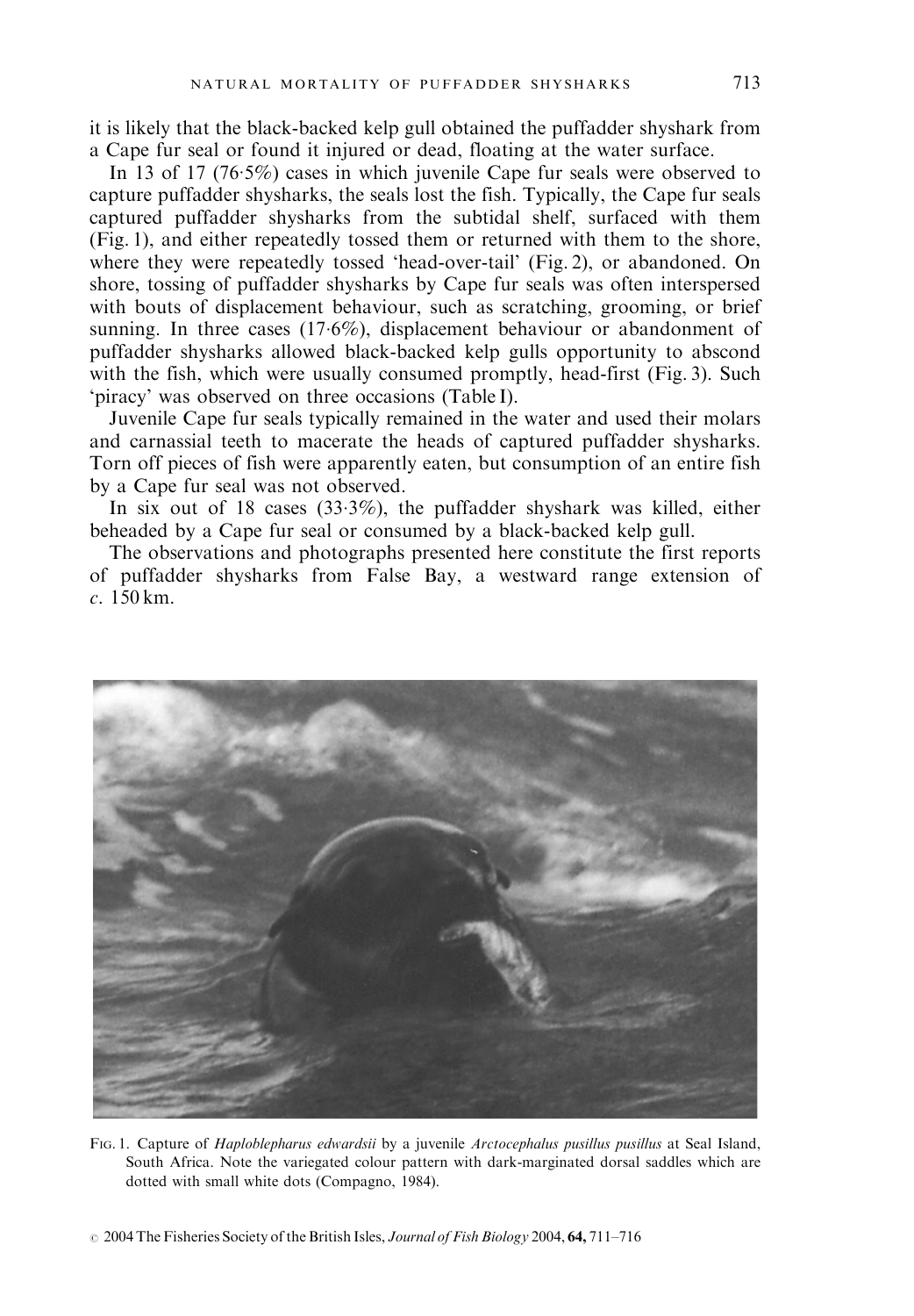

FIG. 2. Tossing of a Haploblepharus edwardsii by a juvenile Arctocephalus pusillus pusillus. Note the blunt snout, continuous nasal curtain, broadly triangular pectoral fins, origin of first dorsal fin posterior to rear margins of pelvic fins, presence of an anal fin, caudal fin with low caudal thrust angle and weakly developed lower lobe of the fish.



FIG. 3. Head-first consumption of a Haploblepharus edwardsii by an adult Larus dominicanis vetula.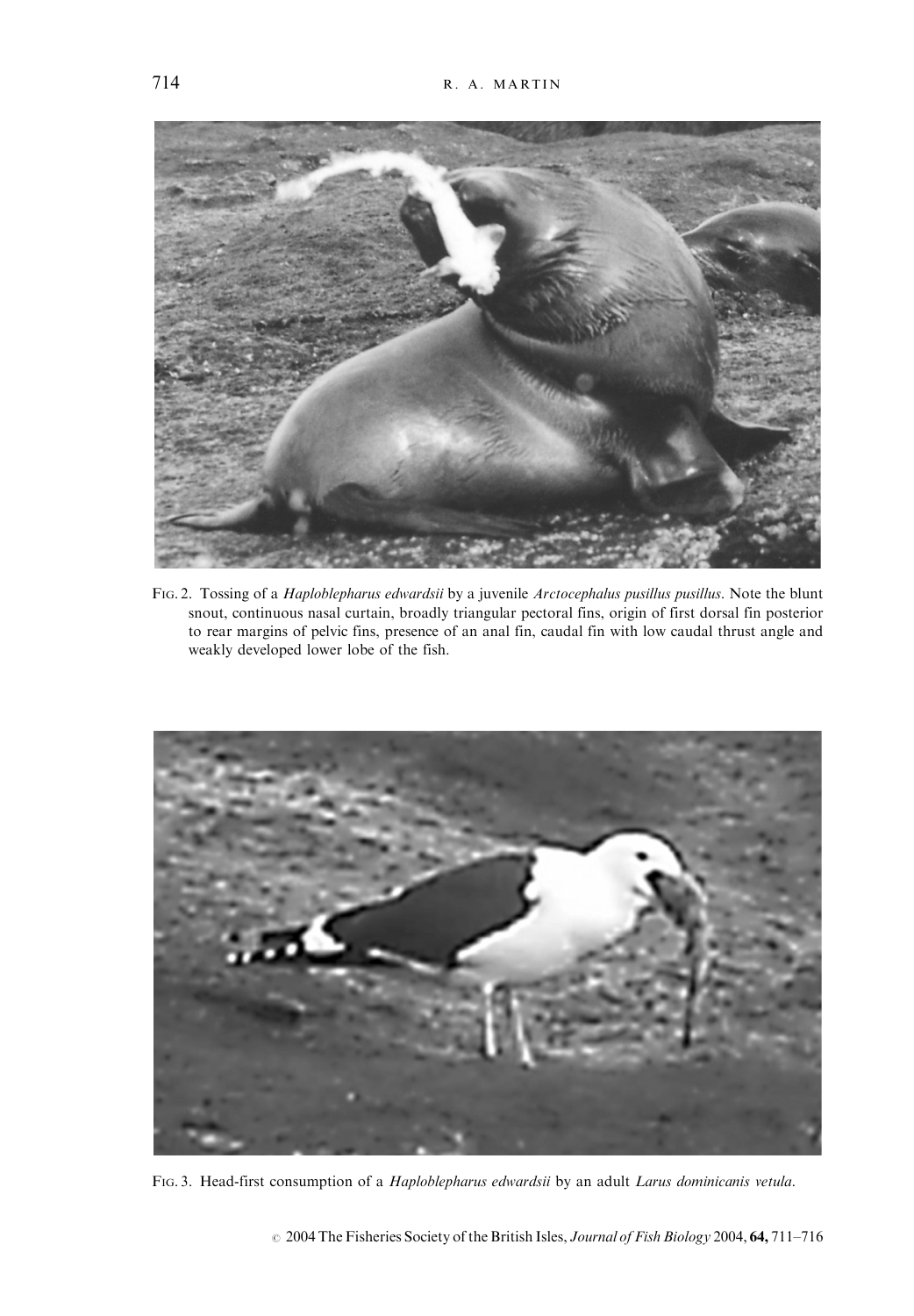### **DISCUSSION**

The data presented here constitute the first repeated (multiple) observations of natural mortality of any cartilaginous fish due to object play or scavenging by marine tetrapods. The rate of puffadder shyshark mortality reported (six in 15 days) provides a minimum estimated total annual mortality of  $c$ . 146. The overall significance of this mortality is difficult to assess due to a lack of data on population size and dynamics of puffadder shysharks around Seal Island as well as a lack of adequate life-history data on this species. In addition, observations of puffadder shyshark captures and mortalities were largely limited to opportunistic observations of <30 min each day.

In this study, juvenile Cape fur seals were observed capturing puffadder shysharks. Neonate pups may be unable to dive with sufficient proficiency to capture puffadder shysharks and their deciduous teeth may be unsuited to secure purchase on the fish. Although the heads were 'chewed off' three of 17 (176%) seal-captured sharks, in no case was a Cape fur seal observed to actually consume a puffadder shyshark. The energetic, highly repetitive tossing of puffadder shysharks by Cape fur seals is consistent with object play behaviour (Fagan, 1981). It is likely that the pale, wriggling fish are visually conspicuous against the dark underwater substratum at Seal Island, making them inviting targets for inquisitive and playful juvenile Cape fur seals.

When readily accessible, black-backed kelp gulls feed on puffadder shysharks. Black-backed kelp gulls seem dependent upon Cape fur seals to retrieve the fish from the subtidal shelf and are quick to seize opportunities to steal them from the Cape fur seals and each other. In no case was a blackbacked kelp gull observed to capture a puffadder shyshark from the bottom near Seal Island. In contesting ownership of a puffadder shyshark, a definite size or age-related peck order (Dewsbury, 1978) exists between juvenile and adult black-backed kelp gulls at Seal Island, with the former consistently submissive to the latter. Since adult birds almost invariably consume the puffadder shysharks they steal from Cape fur seals or juvenile conspecifics, their behaviour can properly be categorized as kleptoparasitism or food piracy (Shealer, 2002).

Thanks to C. and M. Fallows for facilitating work in the field and for sharing their wildlife observations from False Bay, which spurred and greatly enhanced this investigation. For assistance in the field, thanks to M. Carp, G. Gurman, N. Hammerschlag and K. Hodgson. Photographs for Figs 1 and 2 were taken by M. Carp and for Fig. 3 by N. Hammerschlag. Thanks also to S.I. Rogers and two anonymous reviewers whose suggestions strengthened this paper.

#### References

Dewsbury, D. A. (1978). Comparative Animal Behavior. New York: McGraw-Hill Book Co. Fagan, R. (1981). Animal Play Behavior. New York: Oxford University Press.

 $\degree$  2004 The Fisheries Society of the British Isles, *Journal of Fish Biology* 2004, 64, 711–716

Compagno, L. J. V. (1984). Sharks of the world: an annotated and illustrated catalogue of shark species known to date. FAO Species Catalogue, Vol. 4 (Part 2).

Compagno, L. J. V., Ebert, D. A. & Smale, M. J. (1989). Guide to Sharks & Rays of Southern Africa. Cape Town: Struik.